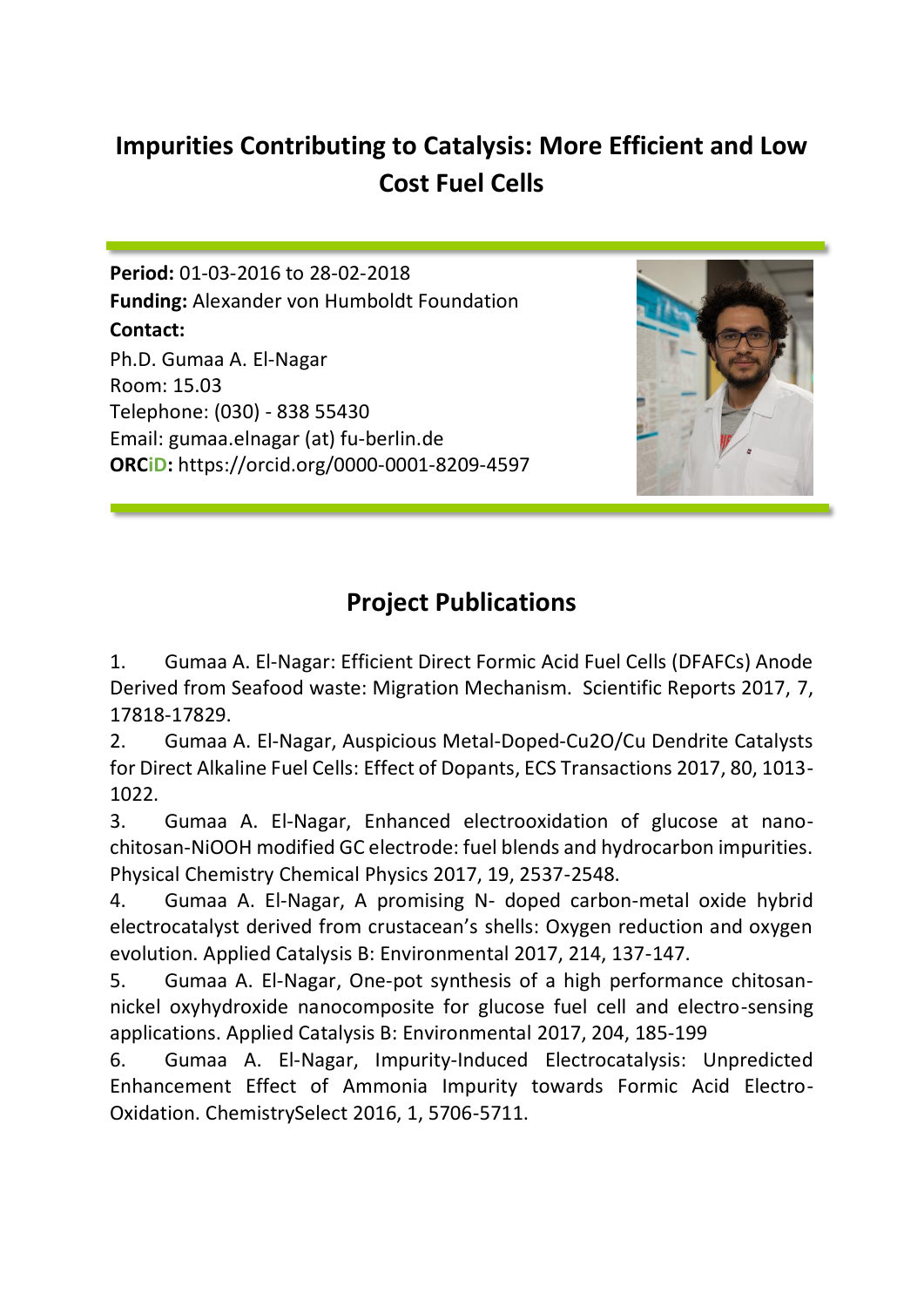## **Project Summary**

The global commercialization of fuel cells (FCs) is obstructed by the high cost of their Balance-of-Plant (BOP) components and commercial Pt-based electrodes, in addition to the low performance of their Pt-based commercial electrodes. See Figure 1 which is a diagram summarizing the project.



Figure 1: Diagram Summarizing the Project

Thus, this project is aiming to reduce the FCs cost without sacrificing their performance via:

1. Using Pt-free catalyst materials (non-PMG) such as metal oxide nanostructures and/or nitrogen-doped carbon materials as alternative, efficient, cheap electrodes for commercial Pt-based electrodes. For example, we used chitosan obtained from crustacean's shells to create a nitrogen-doped graphitic structure with superior activity and durability for oxygen reduction reaction (see above article No. 4). Additionally, the chitosan matrix is also used for reducing the Pt nanoparticles amount concurrent with enhancing their active surface area, utilization and performance (activity and stability) for direct formic acid fuel cells (DFAFCs, see above article No. 1).

2. Reducing the balance-of-plant (BOP) components of FCs by investigating the effects of hydrocarbon impurities in-situ generated during FCs operation on the performance (activity and durability) of as-prepared non-precious metal